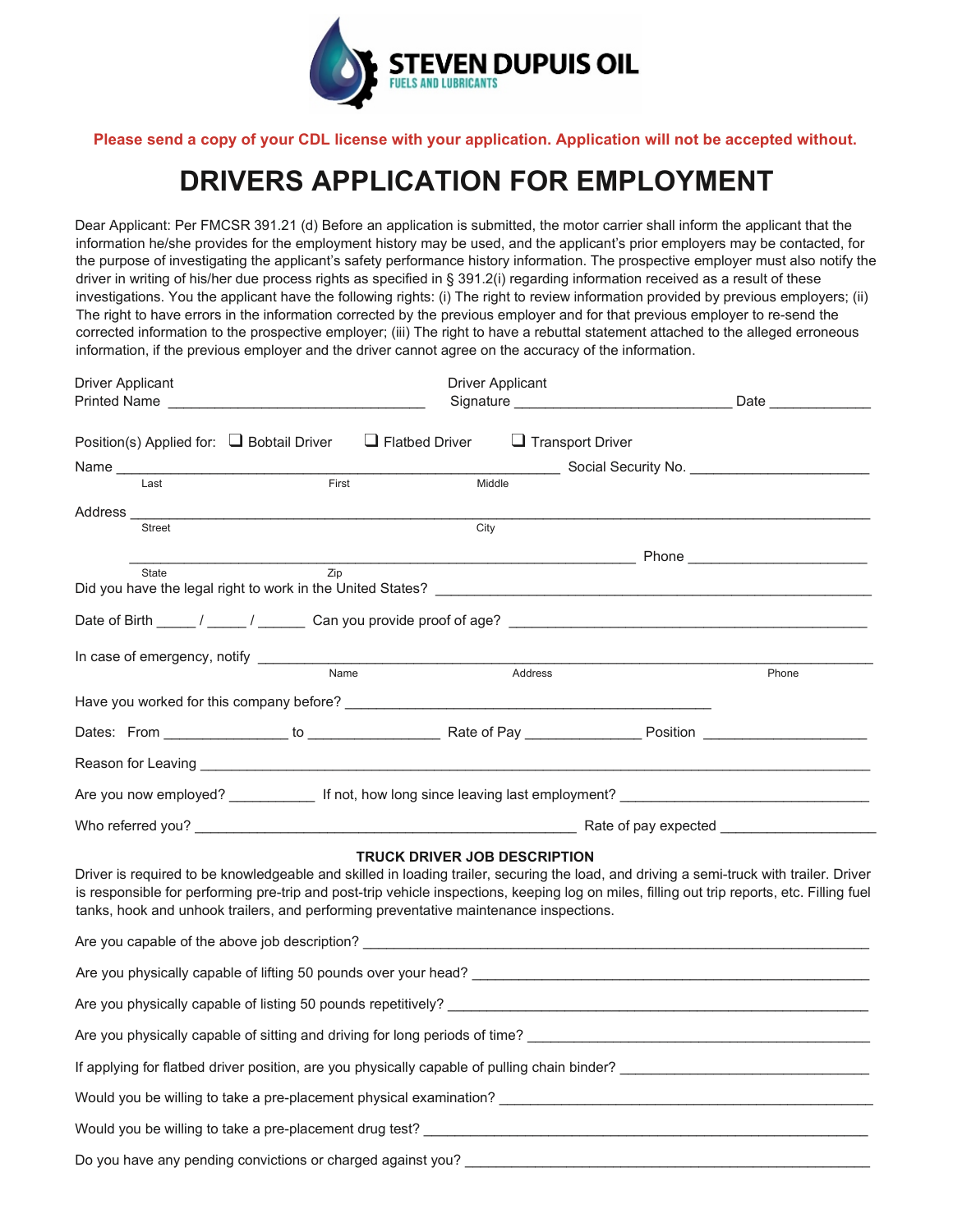# **DRIVERS APPLICATION FOR EMPLOYMENT**

**EMPLOYMENT RECORD** Complete all data for EACH last employer COMPLETELY. The U.S. Department of Transportation requires that the driver applicants show all employment for the past **three years.** Effective July 1, 1987, they **must also show commercial driver employment for the seven years preceding this three year period.** Sec. 291.21 (b) (10) 911). Account for any gaps in employment between employers.

| <b>Last Employer</b>                                                                                                                                                                                                                                                                                                                                   |      |                                                                                                                    |
|--------------------------------------------------------------------------------------------------------------------------------------------------------------------------------------------------------------------------------------------------------------------------------------------------------------------------------------------------------|------|--------------------------------------------------------------------------------------------------------------------|
|                                                                                                                                                                                                                                                                                                                                                        |      | Phone $(\_\_)$                                                                                                     |
|                                                                                                                                                                                                                                                                                                                                                        |      |                                                                                                                    |
| Street                                                                                                                                                                                                                                                                                                                                                 | City | <b>State</b><br>Zip                                                                                                |
|                                                                                                                                                                                                                                                                                                                                                        |      | Dates                                                                                                              |
|                                                                                                                                                                                                                                                                                                                                                        |      | Were you regulated by FMCSA during this job?                                                                       |
|                                                                                                                                                                                                                                                                                                                                                        |      | $\Box$ YES $\Box$ NO                                                                                               |
| Areas Driven In <b>Areas</b> Christian Contract Christian Christian Christian Christian Christian Christian Christian Christian Christian Christian Christian Christian Christian Christian Christian Christian Christian Christian<br>Reason for Leaving <b>Constitution of the Constitution of the Constitution Constitution of the Constitution</b> |      | Was this job a FMCSA safety sensitive function position<br>subject to DOT regulated controlled substance & alcohol |
|                                                                                                                                                                                                                                                                                                                                                        |      | testing?                                                                                                           |
|                                                                                                                                                                                                                                                                                                                                                        |      | $\Box$ YES $\Box$ NO                                                                                               |
| <b>Second Last Employer</b>                                                                                                                                                                                                                                                                                                                            |      |                                                                                                                    |
|                                                                                                                                                                                                                                                                                                                                                        |      |                                                                                                                    |
|                                                                                                                                                                                                                                                                                                                                                        |      |                                                                                                                    |
| Street                                                                                                                                                                                                                                                                                                                                                 | City | State<br>Zip                                                                                                       |
|                                                                                                                                                                                                                                                                                                                                                        |      | $-$ / /<br>$\frac{1}{2}$<br>Dates                                                                                  |
|                                                                                                                                                                                                                                                                                                                                                        |      | Were you regulated by FMCSA during this job?                                                                       |
|                                                                                                                                                                                                                                                                                                                                                        |      | $\Box$ YES $\Box$ NO                                                                                               |
|                                                                                                                                                                                                                                                                                                                                                        |      | Was this job a FMCSA safety sensitive function position<br>subject to DOT regulated controlled substance & alcohol |
| Reason for Leaving <b>Exercise Contract Contract Contract Contract Contract Contract Contract Contract Contract Contract Contract Contract Contract Contract Contract Contract Contract Contract Contract Contract Contract Cont</b>                                                                                                                   |      | testing?                                                                                                           |
|                                                                                                                                                                                                                                                                                                                                                        |      | $\Box$ YES $\Box$ NO                                                                                               |
| <b>Third Last Employer</b>                                                                                                                                                                                                                                                                                                                             |      |                                                                                                                    |
|                                                                                                                                                                                                                                                                                                                                                        |      |                                                                                                                    |
|                                                                                                                                                                                                                                                                                                                                                        |      |                                                                                                                    |
| <b>Street</b>                                                                                                                                                                                                                                                                                                                                          | City | State<br>Zip                                                                                                       |
|                                                                                                                                                                                                                                                                                                                                                        |      | Dates / /                                                                                                          |
|                                                                                                                                                                                                                                                                                                                                                        |      | Were you regulated by FMCSA during this job?                                                                       |
|                                                                                                                                                                                                                                                                                                                                                        |      | $\Box$ YES $\Box$ NO                                                                                               |
|                                                                                                                                                                                                                                                                                                                                                        |      | Was this job a FMCSA safety sensitive function position                                                            |
| Reason for Leaving <b>Contract Contract Contract Contract Contract Contract Contract Contract Contract Contract Contract Contract Contract Contract Contract Contract Contract Contract Contract Contract Contract Contract Cont</b>                                                                                                                   |      | subject to DOT regulated controlled substance & alcohol<br>testing?                                                |
|                                                                                                                                                                                                                                                                                                                                                        |      | $\Box$ YES<br>$\Box$ NO                                                                                            |
| <b>Fourth Last Employer</b>                                                                                                                                                                                                                                                                                                                            |      |                                                                                                                    |
|                                                                                                                                                                                                                                                                                                                                                        |      | Phone (<br>$\overline{a}$                                                                                          |
| Address                                                                                                                                                                                                                                                                                                                                                |      |                                                                                                                    |
| <b>Street</b>                                                                                                                                                                                                                                                                                                                                          | City | State<br>Zip                                                                                                       |
|                                                                                                                                                                                                                                                                                                                                                        |      | Dates                                                                                                              |
|                                                                                                                                                                                                                                                                                                                                                        |      | Were you regulated by FMCSA during this job?                                                                       |
|                                                                                                                                                                                                                                                                                                                                                        |      | $\Box$ YES $\Box$ NO                                                                                               |
| Areas Driven In League and the Contract of the Contract of the Contract of the Contract of the Contract of the                                                                                                                                                                                                                                         |      | Was this job a FMCSA safety sensitive function position                                                            |
| Reason for Leaving the contract of the contract of the contract of the contract of the contract of the contract of the contract of the contract of the contract of the contract of the contract of the contract of the contrac                                                                                                                         |      | subject to DOT regulated controlled substance & alcohol<br>testing?                                                |
|                                                                                                                                                                                                                                                                                                                                                        |      | $\Box$ YES<br>$\Box$ NO                                                                                            |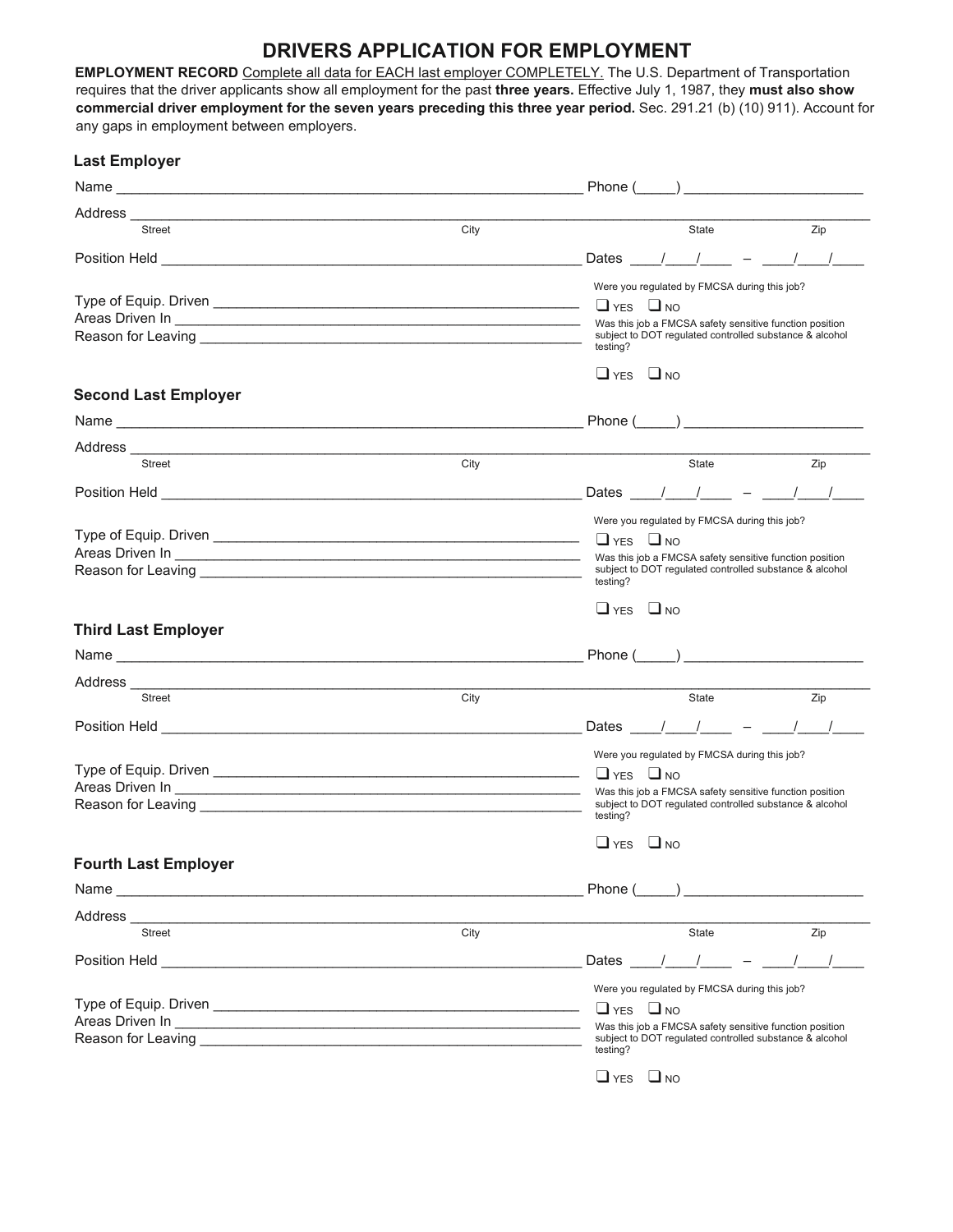#### **ACCIDENT RECORD OF PAST 10 YEARS OR MORE (Attach sheet if more space is needed.)**

| <b>DATES</b>          | NATURE OF ACCIDENTS<br>(HEAD-ON, REAR-END, UPSET, ETC.) | <b>FATALITIES</b> | <b>INJURIES</b> |
|-----------------------|---------------------------------------------------------|-------------------|-----------------|
| <b>LAST ACCIDENT:</b> |                                                         |                   |                 |
| <b>NEXT PREVIOUS:</b> |                                                         |                   |                 |
| <b>NEXT PREVIOUS:</b> |                                                         |                   |                 |
| <b>NEXT PREVIOUS:</b> |                                                         |                   |                 |
| <b>NEXT PREVIOUS:</b> |                                                         |                   |                 |

#### **TRAFFIC CONVICTIONS AND FORFEITURES FOR THE PAST 10 YEARS (Other than parking violations.)**

| <b>DATES</b>          | NATURE OF ACCIDENTS<br>(HEAD-ON, REAR-END, UPSET, ETC.) | <b>FATALITIES</b> | <b>INJURIES</b> |
|-----------------------|---------------------------------------------------------|-------------------|-----------------|
| <b>LAST ACCIDENT:</b> |                                                         |                   |                 |
| <b>NEXT PREVIOUS:</b> |                                                         |                   |                 |
| <b>NEXT PREVIOUS:</b> |                                                         |                   |                 |
| <b>NEXT PREVIOUS:</b> |                                                         |                   |                 |
| <b>NEXT PREVIOUS:</b> |                                                         |                   |                 |

#### **EDUCATION**

| Check Highest Grade Completed: 1 2 3 4 5 6 7 8 High School: 1 2 3 4 College: 1 2 3 4 |  |  |  |  |  |  |  |  |  |  |  |  |  |  |  |  |  |  |
|--------------------------------------------------------------------------------------|--|--|--|--|--|--|--|--|--|--|--|--|--|--|--|--|--|--|
|--------------------------------------------------------------------------------------|--|--|--|--|--|--|--|--|--|--|--|--|--|--|--|--|--|--|

Last School Attended \_\_\_\_\_\_\_\_\_\_\_\_\_\_\_\_\_\_\_\_\_\_\_\_\_\_\_\_\_\_\_\_\_\_\_\_\_\_\_\_\_\_\_\_\_\_\_\_\_\_\_\_\_\_\_\_\_\_\_\_\_\_\_\_\_\_\_\_\_\_\_\_\_\_\_\_\_\_\_\_\_\_\_\_

| Citv<br>Name |
|--------------|
|--------------|

## **EXPERIENCE AND QUALIFICATIONS – DRIVER**

|                                                                                                                                                                                                                                                                                                 |                                                                                         | <b>STATE</b>                                  | LICENSE NO.                                                                              | <b>TYPE</b> | <b>EXPIRATION DATE</b> |  |  |
|-------------------------------------------------------------------------------------------------------------------------------------------------------------------------------------------------------------------------------------------------------------------------------------------------|-----------------------------------------------------------------------------------------|-----------------------------------------------|------------------------------------------------------------------------------------------|-------------|------------------------|--|--|
|                                                                                                                                                                                                                                                                                                 |                                                                                         |                                               |                                                                                          |             |                        |  |  |
|                                                                                                                                                                                                                                                                                                 | <b>DRIVER</b>                                                                           |                                               |                                                                                          |             |                        |  |  |
|                                                                                                                                                                                                                                                                                                 | <b>LICENSES</b>                                                                         |                                               |                                                                                          |             |                        |  |  |
|                                                                                                                                                                                                                                                                                                 |                                                                                         |                                               |                                                                                          |             |                        |  |  |
|                                                                                                                                                                                                                                                                                                 | A. Have you ever been denied a license, permit or privilege to operate a motor vehicle? |                                               |                                                                                          |             |                        |  |  |
|                                                                                                                                                                                                                                                                                                 | B. Has any license, permit or privilege ever been suspended or revoked?                 |                                               |                                                                                          |             |                        |  |  |
|                                                                                                                                                                                                                                                                                                 |                                                                                         | C. Have you ever been convicted of a felony?  |                                                                                          |             | $\Box$ YES $\Box$ NO   |  |  |
|                                                                                                                                                                                                                                                                                                 |                                                                                         | D. Have you ever been convicted of a DWI/OWI? |                                                                                          |             | $\Box$ YES $\Box$ NO   |  |  |
| E. Have you tested positive or refused to test, on any pre-employment drug or alcohol test administered<br>by an employer to which you applied for, but did not obtain, safety-sensitive transportation work<br>covered by DOT agency drug and alcohol testing rules during the past two years? |                                                                                         |                                               |                                                                                          |             |                        |  |  |
|                                                                                                                                                                                                                                                                                                 | $\Box$ YES $\Box$ NO                                                                    |                                               |                                                                                          |             |                        |  |  |
|                                                                                                                                                                                                                                                                                                 |                                                                                         |                                               | F. If the answer is yes, did you go to a substance abuse professional for an evaluation? |             | $\Box$ YES $\Box$ NO   |  |  |
|                                                                                                                                                                                                                                                                                                 |                                                                                         |                                               | IF YES TO ANY ANSWER ATTACH STATEMENT GIVING DETAILS!                                    |             |                        |  |  |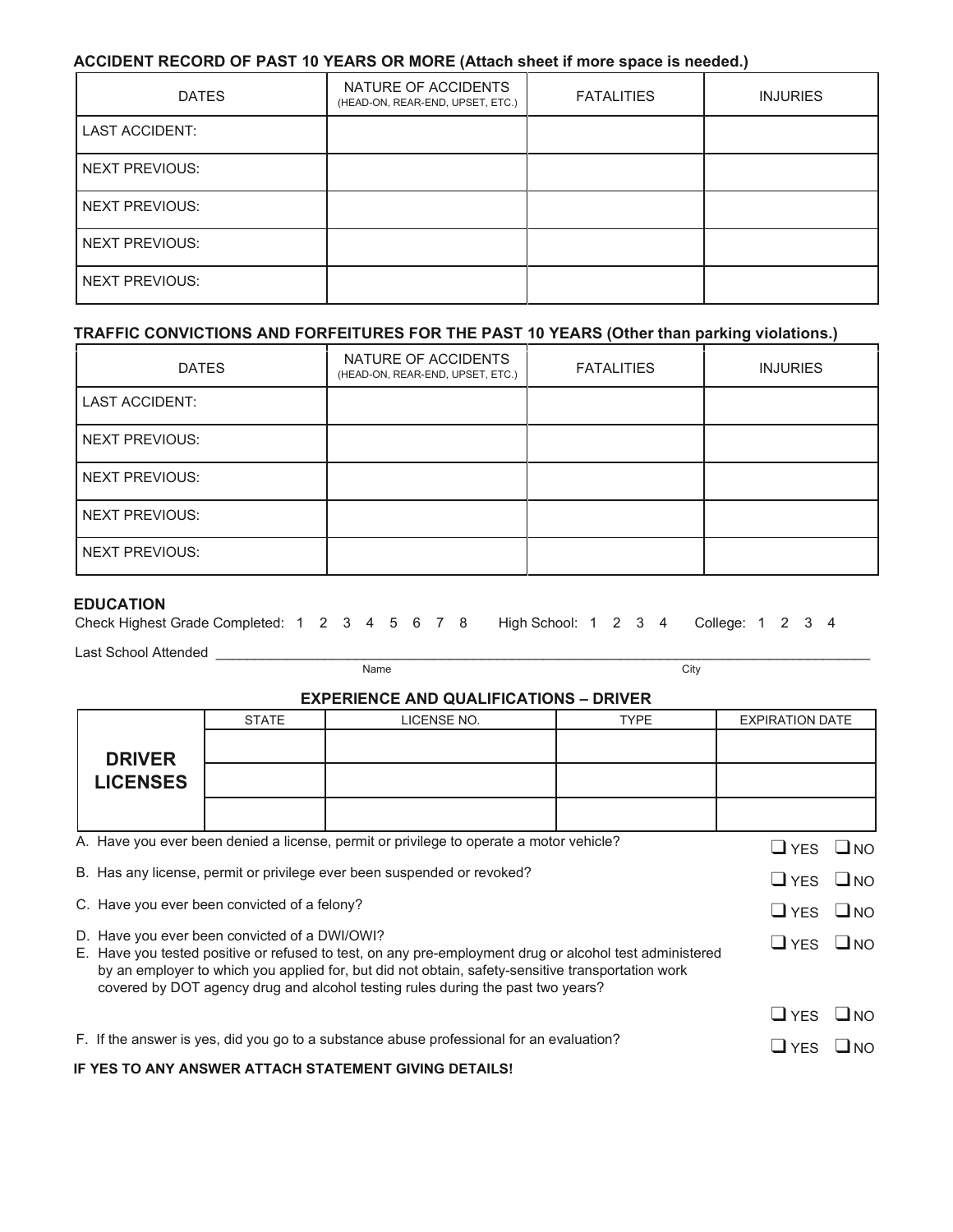#### **DRIVING EXPERIENCE – FOR THE PAST TEN YEARS**

| <b>CLASS OF EQUIPMENT</b>         | <b>TYPE OF EQUIPMENT</b><br>(VAN, TANK, FLAT, ETC.) | <b>FROM</b> | DA ES<br>TO | APPROX. NO. OF MILES<br>(TOTAL) |
|-----------------------------------|-----------------------------------------------------|-------------|-------------|---------------------------------|
| <b>STRAIGHT TRUCK</b>             |                                                     |             |             |                                 |
| <b>TRACTOR &amp; SEMI-TRAILER</b> |                                                     |             |             |                                 |
| <b>TRACTOR - TWO TRAILERS</b>     |                                                     |             |             |                                 |
| <b>OTHER</b>                      |                                                     |             |             |                                 |

#### **CERTIFICATIONS, SPECIAL COURSES, TRAINING, ETC. (Please provide a copy)**

| Type | Location received | Exp. Date |
|------|-------------------|-----------|
|      |                   |           |
|      |                   |           |
|      |                   |           |
|      |                   |           |
|      |                   |           |
|      |                   |           |

#### **EXPERIENCE AND QUALIFICATIONS – OTHER**

\_\_\_\_\_\_\_\_\_\_\_\_\_\_\_\_\_\_\_\_\_\_\_\_\_\_\_\_\_\_\_\_\_\_\_\_\_\_\_\_\_\_\_\_\_\_\_\_\_\_\_\_\_\_\_\_\_\_\_\_\_\_\_\_\_\_\_\_\_\_\_\_\_\_\_\_\_\_\_\_\_\_\_\_\_\_\_\_\_\_\_\_\_\_\_\_\_\_\_\_\_\_  $\_$  ,  $\_$  ,  $\_$  ,  $\_$  ,  $\_$  ,  $\_$  ,  $\_$  ,  $\_$  ,  $\_$  ,  $\_$  ,  $\_$  ,  $\_$  ,  $\_$  ,  $\_$  ,  $\_$  ,  $\_$  ,  $\_$  ,  $\_$  ,  $\_$  ,  $\_$  ,  $\_$  ,  $\_$  ,  $\_$  ,  $\_$  ,  $\_$  ,  $\_$  ,  $\_$  ,  $\_$  ,  $\_$  ,  $\_$  ,  $\_$  ,  $\_$  ,  $\_$  ,  $\_$  ,  $\_$  ,  $\_$  ,  $\_$  ,

\_\_\_\_\_\_\_\_\_\_\_\_\_\_\_\_\_\_\_\_\_\_\_\_\_\_\_\_\_\_\_\_\_\_\_\_\_\_\_\_\_\_\_\_\_\_\_\_\_\_\_\_\_\_\_\_\_\_\_\_\_\_\_\_\_\_\_\_\_\_\_\_\_\_\_\_\_\_\_\_\_\_\_\_\_\_\_\_\_\_\_\_\_\_\_\_\_\_\_\_\_\_ \_\_\_\_\_\_\_\_\_\_\_\_\_\_\_\_\_\_\_\_\_\_\_\_\_\_\_\_\_\_\_\_\_\_\_\_\_\_\_\_\_\_\_\_\_\_\_\_\_\_\_\_\_\_\_\_\_\_\_\_\_\_\_\_\_\_\_\_\_\_\_\_\_\_\_\_\_\_\_\_\_\_\_\_\_\_\_\_\_\_\_\_\_\_\_\_\_\_\_\_\_\_

Show any trucking, transportation or other experience that may help in your work for this company. \_\_\_\_\_\_\_\_\_\_\_

List courses and training other than shown elsewhere in this application.

List special equipment or technical materials you can work with (other than those already shown). \_\_\_\_\_\_\_\_\_\_\_\_

## \_\_\_\_\_\_\_\_\_\_\_\_\_\_\_\_\_\_\_\_\_\_\_\_\_\_\_\_\_\_\_\_\_\_\_\_\_\_\_\_\_\_\_\_\_\_\_\_\_\_\_\_\_\_\_\_\_\_\_\_\_\_\_\_\_\_\_\_\_\_\_\_\_\_\_\_\_\_\_\_\_\_\_\_\_\_\_\_\_\_\_\_\_\_\_\_\_\_\_\_\_\_ **TO BE READ AND SIGNED BY APPLICANT**

This certifies that this application was completed by me, and that all entries on it and information in it are true and complete to the best of my knowledge. I authorize you to make such investigations and inquiries of my personal employment, financial or medical history and other related matters as may be necessary in arriving at an employment decision. I hereby release employers, schools or persons from all liability in responding to inquiries in connection with my application. In the event of employment, I understand that false or misleading information given in my application or interview(s) may result in discharge. I understand, also, that I am required to abide by all rules and regulations of the Company, as permitted by Law.

\_\_\_\_\_\_\_\_\_\_\_\_\_\_\_\_\_\_\_\_\_\_\_\_\_\_\_\_\_ \_\_\_\_\_\_\_\_\_\_\_\_\_\_\_\_\_\_\_\_\_\_\_\_\_\_\_\_\_\_\_\_\_\_\_\_\_\_\_\_\_\_\_\_\_\_\_\_\_\_\_\_\_\_\_\_\_

Date Applicant's Signature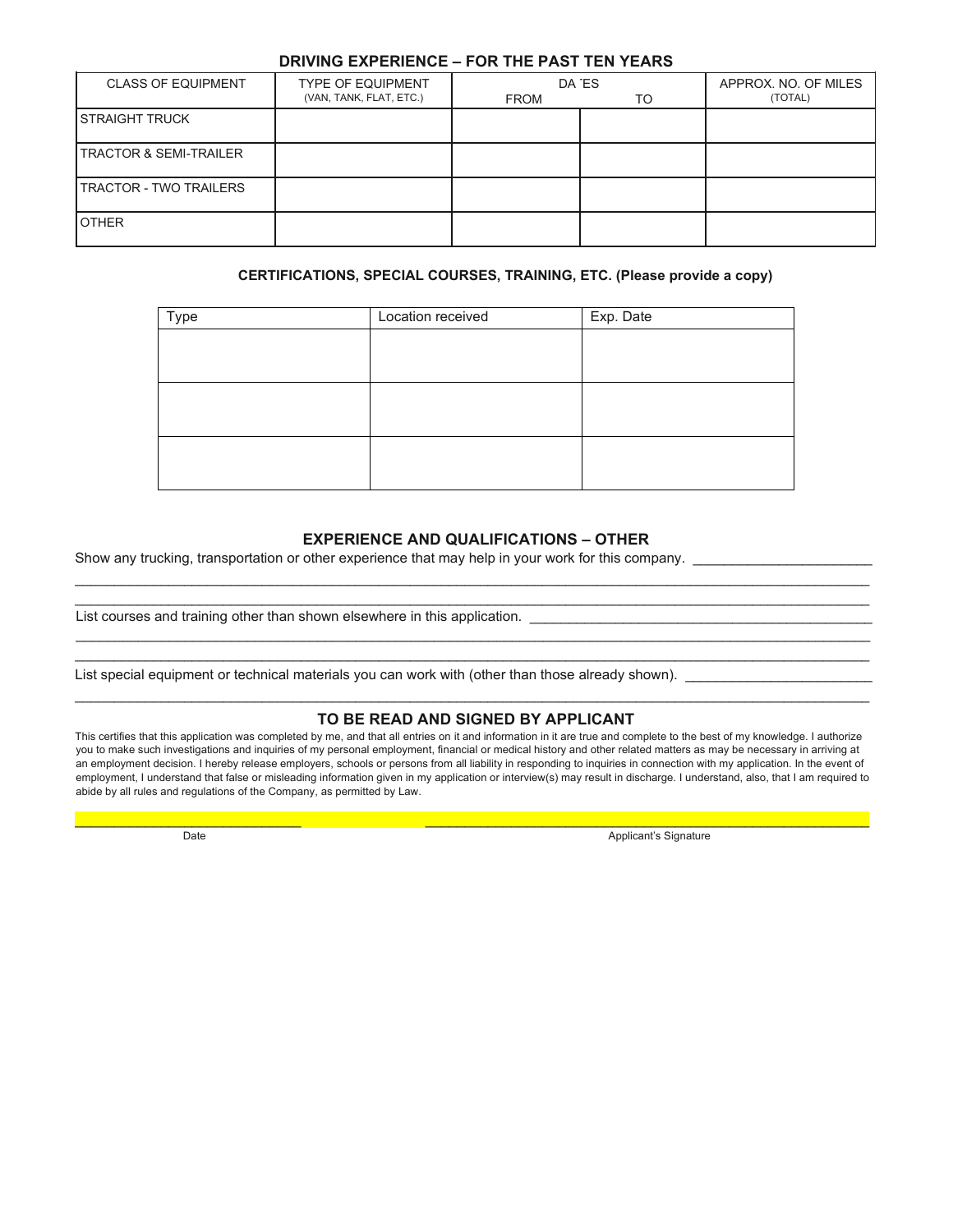# **REQUEST FOR CHECK OF DRIVING RECORD**

I hereby authorize you to release the following information to **Steven Dupuis Oil Co., 114 Cason Road, Broussard, LA 70518**

Prospective Employer

for purposes of investigation as required by Sections 391.23 and 391.25 of the Federal Motor Carrier Safety Regulations. You are released from any and all liability which may result from furnishing such information.

| Applicant's Signature | Date |  |  |
|-----------------------|------|--|--|
| .                     | .    |  |  |

In accordance with the provisions of Sections 604 and 607 of the **Fair Credit Reporting Act,** Public Law 91-508, as amended by the Consumer Credit Reporting Act of 1996 (Title II, Subtitle D, Chapter 1, of Public Law 104-208), I hereby certify the following:

- 1. The consumer (applicant) has authorized in writing the procurement of this report.
- 2. The consumer (applicant) has been informed in a separate written disclosure that a consumer report may be obtained for employment purposes;
- 3. The information requested below will be used for a "permissible purpose" (i.e., information for employment purposes) and will be used for no other purpose;
- 4. The information being obtained will not be used in violation of any federal or state equal opportunity law or regulation; and
- 5. Before taking an adverse action based in whole or in part on the report the consumer (applicant) will receive a copy of the requested report and the summary of consumer rights as provided with the report by the consumer reporting agency.

\_\_\_\_\_\_\_\_\_\_\_\_\_\_\_\_\_\_\_\_\_\_\_\_\_\_\_\_\_\_\_\_\_\_\_\_\_\_\_\_\_\_\_\_\_\_\_\_\_\_\_\_\_\_\_\_\_\_\_\_\_\_\_\_\_\_\_ \_\_\_\_\_\_\_\_\_\_\_\_\_\_\_\_\_\_\_\_\_\_\_\_\_\_\_\_\_\_\_\_

I also hereby certify that this report request and the above applicant's release notice meet the definition of "permissible uses" of state motor vehicle records under the provisions of the **Driver's Privacy Protection Act of 1994** (Public Law 103-322, Title XXX, Section 300002(a)).

| Signature of Requestor | Date |
|------------------------|------|
|------------------------|------|

TO: \_\_\_\_\_\_\_\_\_\_\_\_\_\_\_\_\_\_\_\_\_\_\_\_\_\_\_\_\_\_\_\_\_\_\_

\_\_\_\_\_\_\_\_\_\_\_\_\_\_\_\_\_\_\_\_\_\_\_\_\_\_\_\_\_\_\_\_\_\_\_

\_\_\_\_\_\_\_\_\_\_\_\_\_\_\_\_\_\_\_\_\_\_\_\_\_\_\_\_\_\_\_\_\_\_\_

# DEAR SIR / MADAM:

- $\Box$  The following named person has made application with our company for the position of  $\Box$ accordance with Section 391.23, Federal Department of Transportation Regulations, please furnish the undersigned with the applicant's driving record for the past three years.
- $\Box$  The following named person is employed with our company in the position of  $\Box$ accordance with Section 391.23, Federal Department of Transportation Regulations, please furnish the undersigned with the applicant's driving record for the past three years.

| ADDRESS                                       |                 |        |                             |     |  |
|-----------------------------------------------|-----------------|--------|-----------------------------|-----|--|
|                                               | Number & Street | City   | <b>State</b>                | Zip |  |
| <b>FORMER ADDRESS</b>                         |                 |        |                             |     |  |
|                                               | Number & Street | City   | State                       | Zip |  |
| DATE OF BIRTH <b>CONTRACTLE DATE OF BIRTH</b> | SSN             |        | LICENSE NO.                 |     |  |
| <b>REQUESTED BY</b>                           |                 |        |                             |     |  |
|                                               |                 | FROM:  | Steven Dupuis Oil Co., Inc. |     |  |
|                                               |                 | ATTN:  | Lorali Dupuis               |     |  |
|                                               |                 | FAX:   | 337-445-3189                |     |  |
| FAX:                                          |                 | PHONE: | 337-445-3188                |     |  |